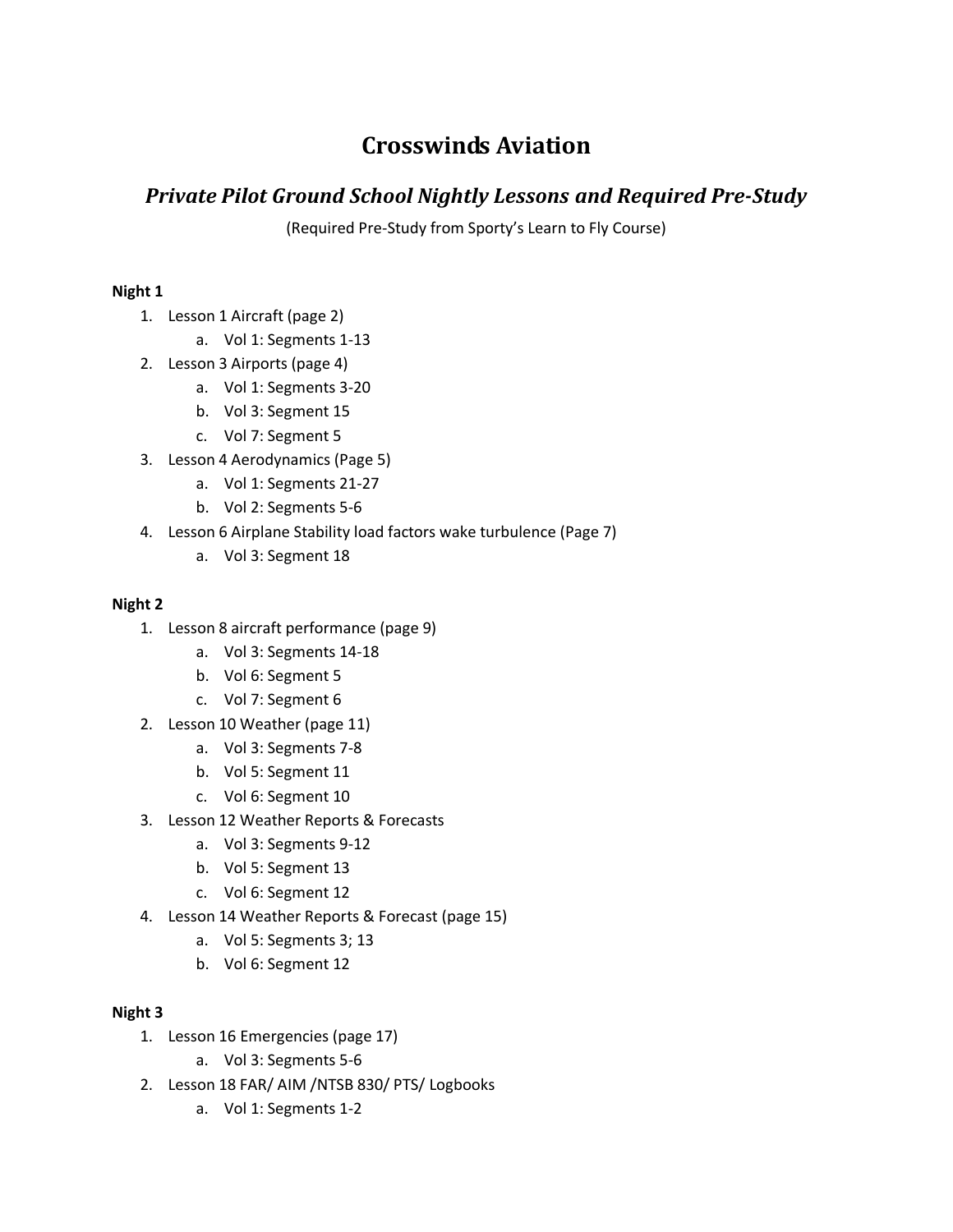- b. Vol 3: Segments 20-21
- c. Vol 5: Segment 3
- d. Vol 6: Segment 9
- 3. Lesson 20 Aircraft Systems (page21)
	- a. Vol 1: Segment 10
	- b. Vol 3: Segment 22
- 4. Lesson 22 Aircraft Systems (page 23)
	- a. Vol 1: Segments 8-9
	- b. Vol 2: Segments 3-4

#### **Night 4**

- 1. Lesson 24 Aircraft systems Maintenance
	- a. Vol 3: Segment 13
	- b. Vol 6: Segment 3
- 2. Lesson 25 Airspace (page 25)
	- a. Vol 1: Review Segments as Needed
	- b. Vol 2: Review Segments as Needed
	- c. Vol 3: Segments 22-24; Review Segments as Needed
	- d. Vol 5: Segment 17
- 3. Lesson 28 Charts & Publications (page 30)
	- a. Vol 5: Segment 3
- 4. Lesson 30 Aeromedical (page 32)
	- a. Vol 3: Segments 22-23

### **Night 5**

- 1. Lesson 33 Principles of Navigation (page 36)
	- a. Vol 6: Segment 3
- 2. Lesson 35 Publications & Equipment (page 38)
	- a. Vol 5: Segments 3-5; 16
- 3. Lesson 37 Cross-country Flight Planning (page 40)
	- a. Vol 5: Segments 5-6
	- b. Vol 6: Segment 5

### **Night 6**

- 1. Lesson 39 Cross-country Flight Planning (page 42)
	- a. Vol 5: Segment 16
- 2. Lesson 41 Cross-country flight Planning (page 44)
	- a. Vol 5: Segment 6
	- b. Vol 6: Segment 18
- 3. Lesson 43 Airspace and Communications (Page 43)
	- a. Vol 5: Segment 17
	- b. Vol 6: Segment 1